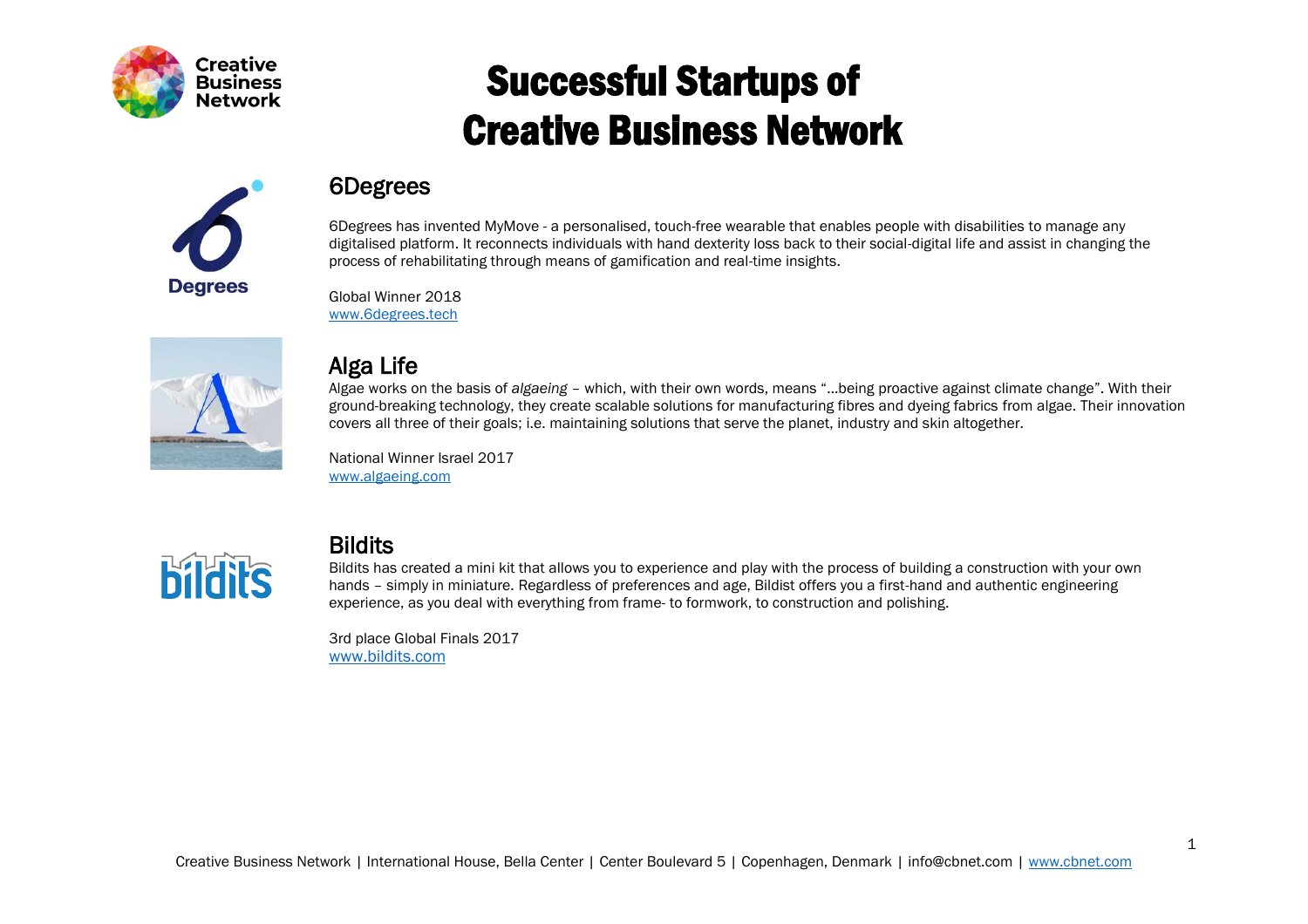

#### Blitab



Global Winner 2015 [www.blitab.com](http://www.blitab.com/)



#### The Buzzard

The Buzzard is one of the first ever companies to tackle filter bubbles imprint on the digital word. With their award winning platform, they license people to access the internet with a worldwide opinion navigator, systematically disposing biased political content on its way.

National Winner Germany 2017 [www.buzzard.org](http://www.buzzard.org/)

#### **Clicbots**



KEYi Technology offers you the complete consumer experience of building your own robot with their kit Clicbot. The kits' parts come with 50+ predefined configurations and 200+ reactions to apply to your robot, which give you a 100% fully personalised experience and construction to the end. Clicbot allows you to create complex cinematic and combinatory movements and has even been selected as Best Programable Robot by Forbes.

Global Winner 2017 [www.](http://www.clicbot.keyirobot.com/)[clicbot.keyirobot.com](http://www.clicbot.keyirobot.com/)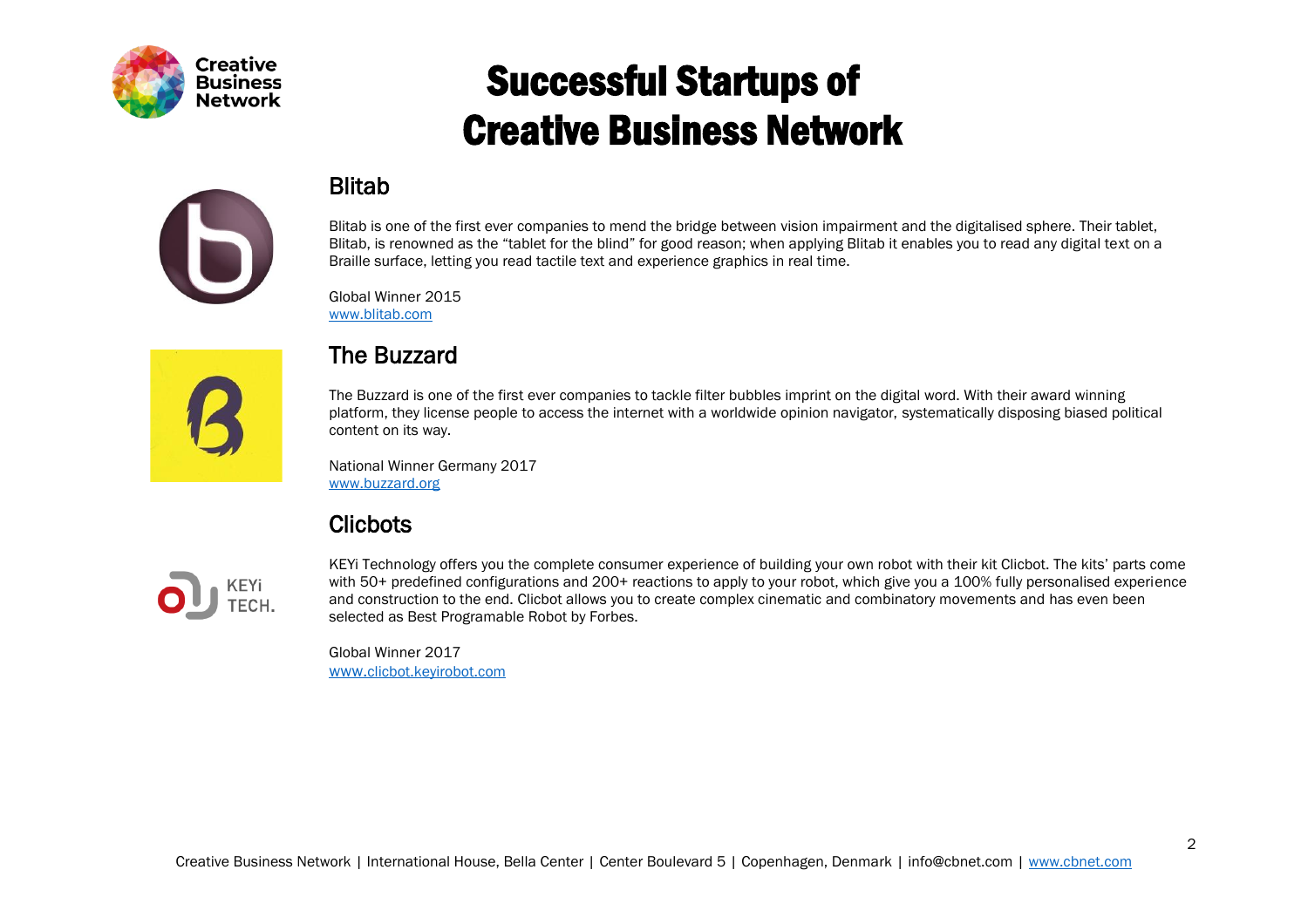

#### City Transformer

City Transformer's two-seater electric vehicle represents the urban lifestyle and city's new means of transport. Their innovation has two modes: a performance mode, where it can reach up to 55 miles pr. hour when cruising down the streets, and, where it really manifests its distinct edge, a city mode. In city mode the vehicle retracts its wheels, pulling them closer to achieve a one-meter width for narrow streets and snug spots.

3rd place Global Finals 2016 [www.citytransformer.com](https://www.citytransformer.com/)

#### **DEAFMETAL®**

DEAFMETAL seeks to transform the world of hearing impediments with her creativity and style. Her innovative jewellery is a jumping-off point for changing the world of wearables and hearing aids, as well as cochlear implants. DEAFMETAL gives you the chance to personalize your hearing device(s) to fit your preferences and style, offering a great diverse selection and, in return, promises 600% flexible and non-allergic products.

2<sup>nd</sup> place Global Finals 2019 [www.deafmetal.store](https://www.deafmetal.store/)

#### EduJoc



Edujoc aims to assist children's education through means of role-playing games and toys that are targeted at activating and securing continuous development. EduJoc believes that by educating children through playing, they benefit from and develop their creative potential. Besides promising cost-effective products and methods, their innovations have already shown their leverage by being awards five starts across multiple platforms.

National Winner Moldova 2015 [www.edujoc.md](http://www.edujoc.md/)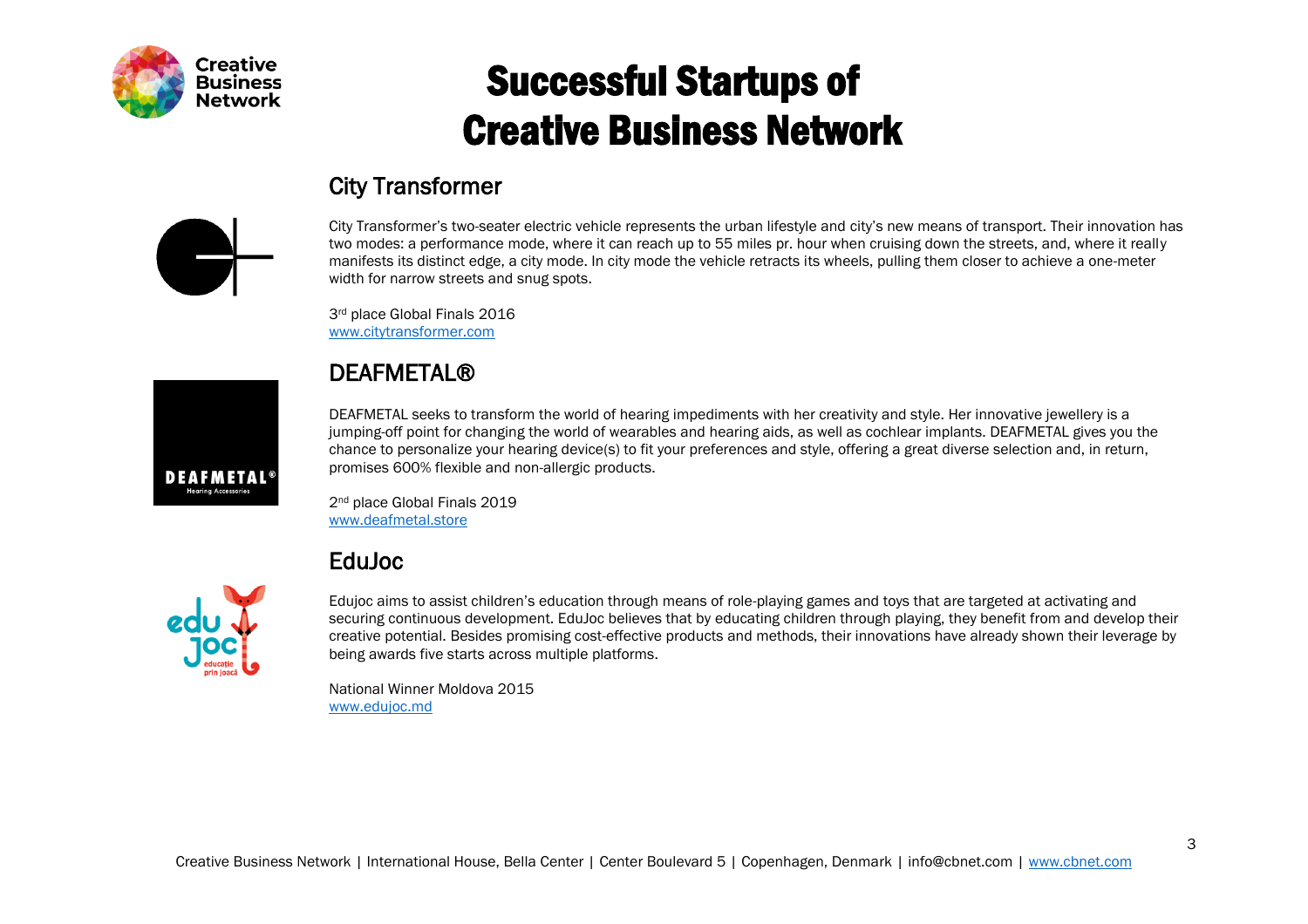

#### Epic!



Epic! is an award-winning children's app for iPad and Android tablets that allows parents and children to create animated and interactive stories, tweak them to perfection and share them with other parents. By using the characters and other elements available in their library, children and parents can create their own story from scratch and share it with other families.

Winner Play&Learn 2013 [www.getepic.com](http://www.getepic.com/)



#### Exonicus – Anatomy Next

Exonicus has succeeded the throne as being the leading global provider of virtual reality trauma training technologies. Their mission and speciality is redefining how we teach, learn and practice emergency medicine – which, in result, will help us save more lives. Moreover their virtual reality software, which primarily is used for military emergency medical training, support patient care, but also saves money and time in the medical industry in several respects.

National Winner Latvia 2017 [www.exonicus.com](http://www.exonicus.com/)

#### GIGI BLOKS

GIGI BLOKS are oversized building blocks made for children to play with their imagination; with the blocks they can build their own real-sized house, tower, animal or something fourth – it is really up to the child's imagination. The building blocks come in two different sizes and children from 3-years-old and above can play with them, while the blocks' durable cardboard makes it a sturdy, eco-friendly product.

2<sup>nd</sup> place Global Finals 2014 [www.gigibloks.com](http://www.gigibloks.com/)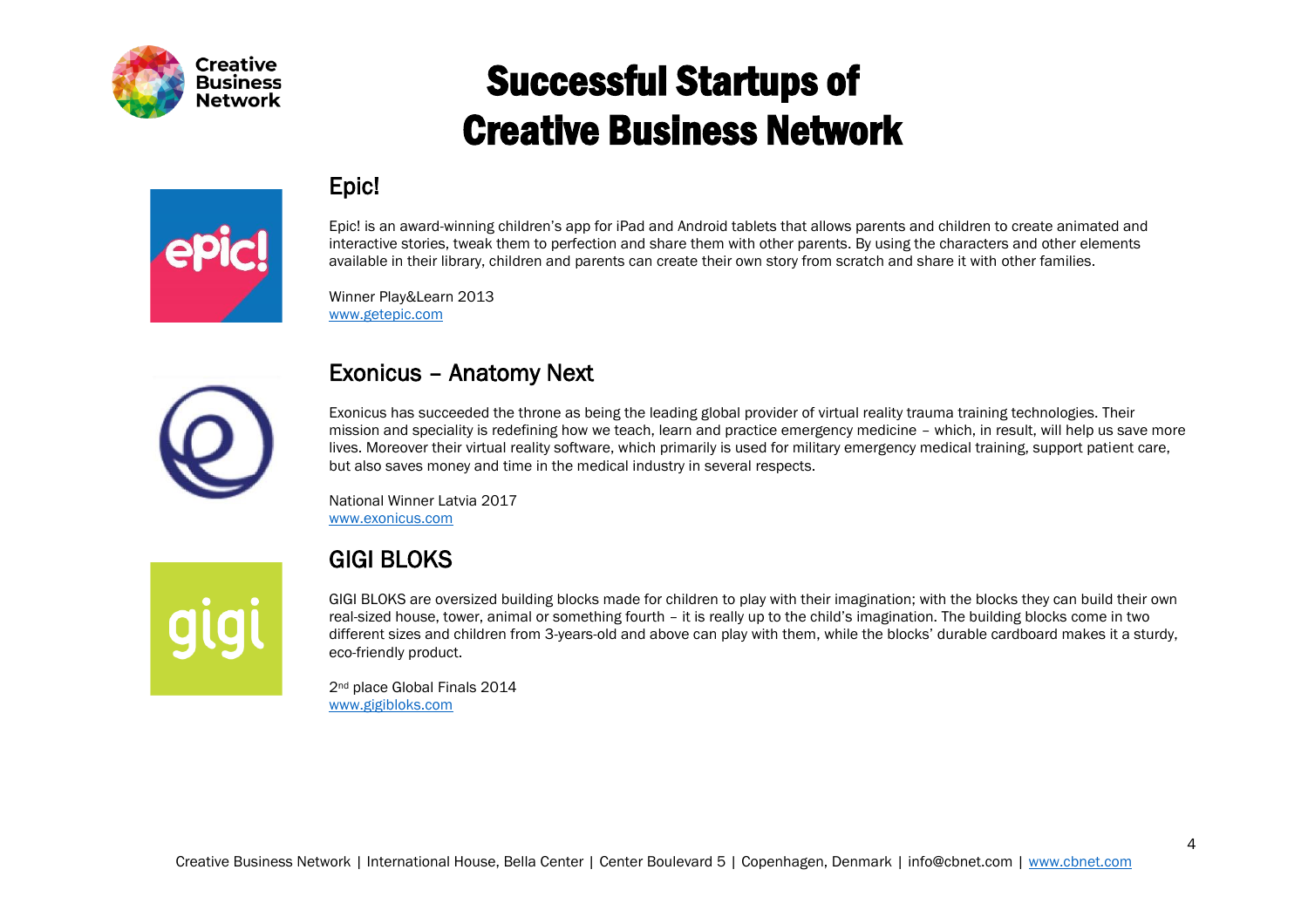



#### Gigoia Studios

Gigoia Studies have created a solution for artist to digitalize art; and respectively, for consumers to enjoy art virtually. Their templates include 360° videos, oculus quests and computer games, enabling artists to create virtual content and galleries to exhibit their creations. Gigoia Studios is specialised in everything from art, history, music and design, so they offer quality 3D experiences for audiences.

National Winner Brazil 2018 [www.gigoiastudios.com](https://www.gigoiastudios.com/)



#### Green City Solutions

Green City Solution is a climate focussed company intent on "growing fresh air". Due to the inclination of people residing in the city, the quality of air lessens simultaneously with the pollution accelerating. For that reason, Green City Solution collected a team of experts covering grounds like horticulture, biology, mechanical engineering, computer science and architecture and made the world first bio-tech filter: The CityTree.

Global Winner 2016 [www.greencitysolutions.de](http://www.greencitysolutions.de/)

#### Grød



In September 2011, Founder Lars Skjønning Andersen, being only 21-years-old, opened the world's first porridge bar. Being obsessed with porridge, he wanted to change porridge's reputation by redesigning and enhancing the otherwise simple dish. Now, ten years later, there are 10 Grød bars located all over Copenhagen and Grød has expanded its business to online sales and 7/11 stores in Denmark as well.

National Winner Denmark 2014 [www.groed.com](https://www.groed.com/en)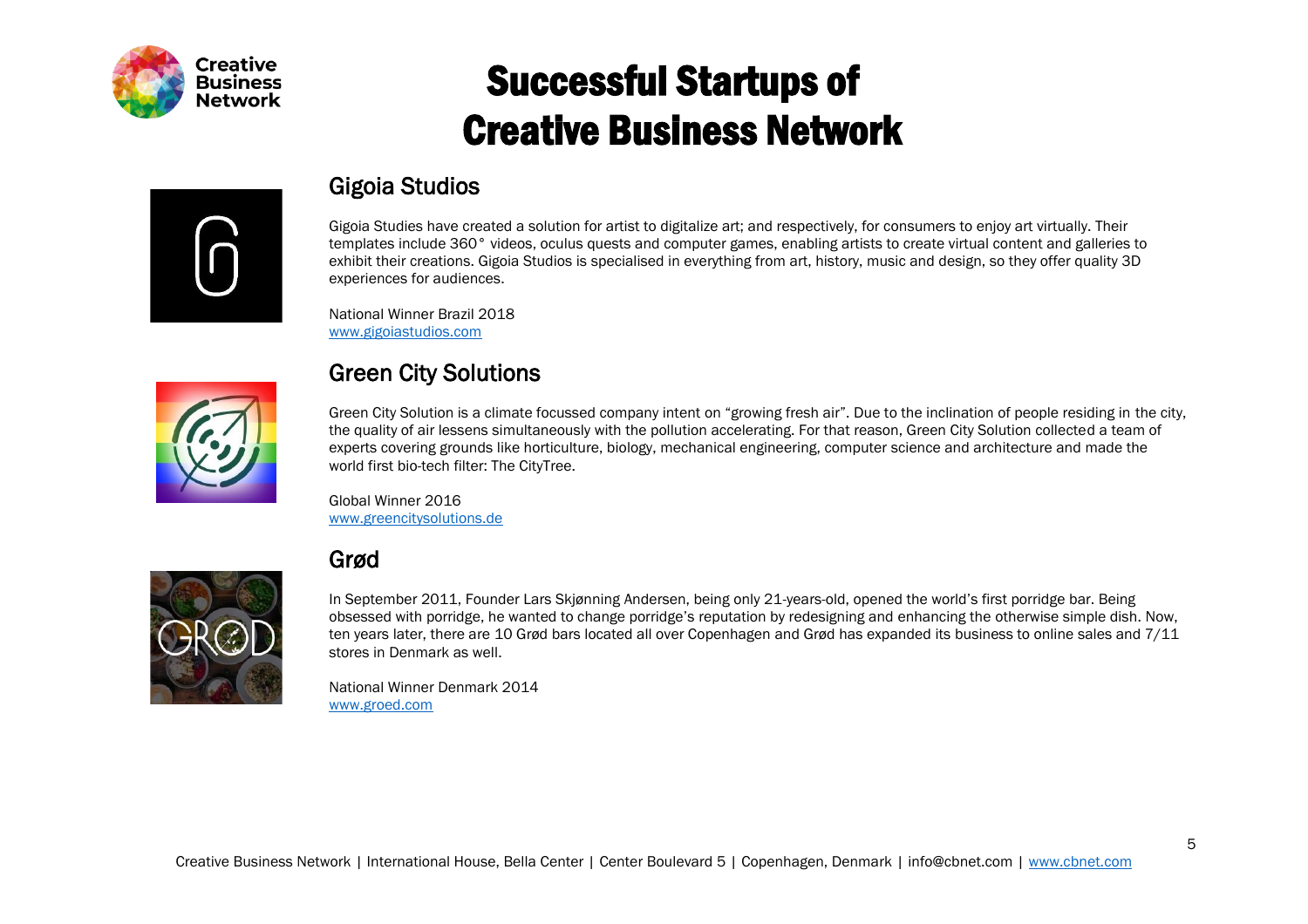

#### iFarm



Studies have shown, that by 2050, 80% of the population will be resided in urban areas. For that reason, iFarm have created technological solutions and tools for urban farming, in order to maintain and encourage stable and sustainable productions. Their solution as made specifically to fit everyone from the single apartment based individual wanting to grow for personal use, to large companies that manufactures for commercial purposes.

National Winner Russia 2018 [www.ifarm.fi](http://www.ifarm.fi/)

#### Joulia



Julia works with aim of meeting three specific requirements; their products need to be energy- and money saving while still being comfortable. Focused on working against global warming, their products seeks to provide sustainable showers for everyone. From this stems their "Joulia-inline" technology, which is a scalable heat recovery module that is integrated through a slim invisible channel in the shower floor.

National Winner Switzerland 2017 [www.joulia.com](http://www.joulia.com/)

#### Kinematics



T Kinematics have invented a robot building set that makes it possible for all age groups to design their own personal robot. They were intended on meeting two factors; to make teaching faster – making their set out of compact teaching material – and more efficiently – promising a complete robot within the timespan of maximum of 45 minutes.

2<sup>nd</sup> place Global Finals 2013 [www.tinkerbots.de](https://www.tinkerbots.de/)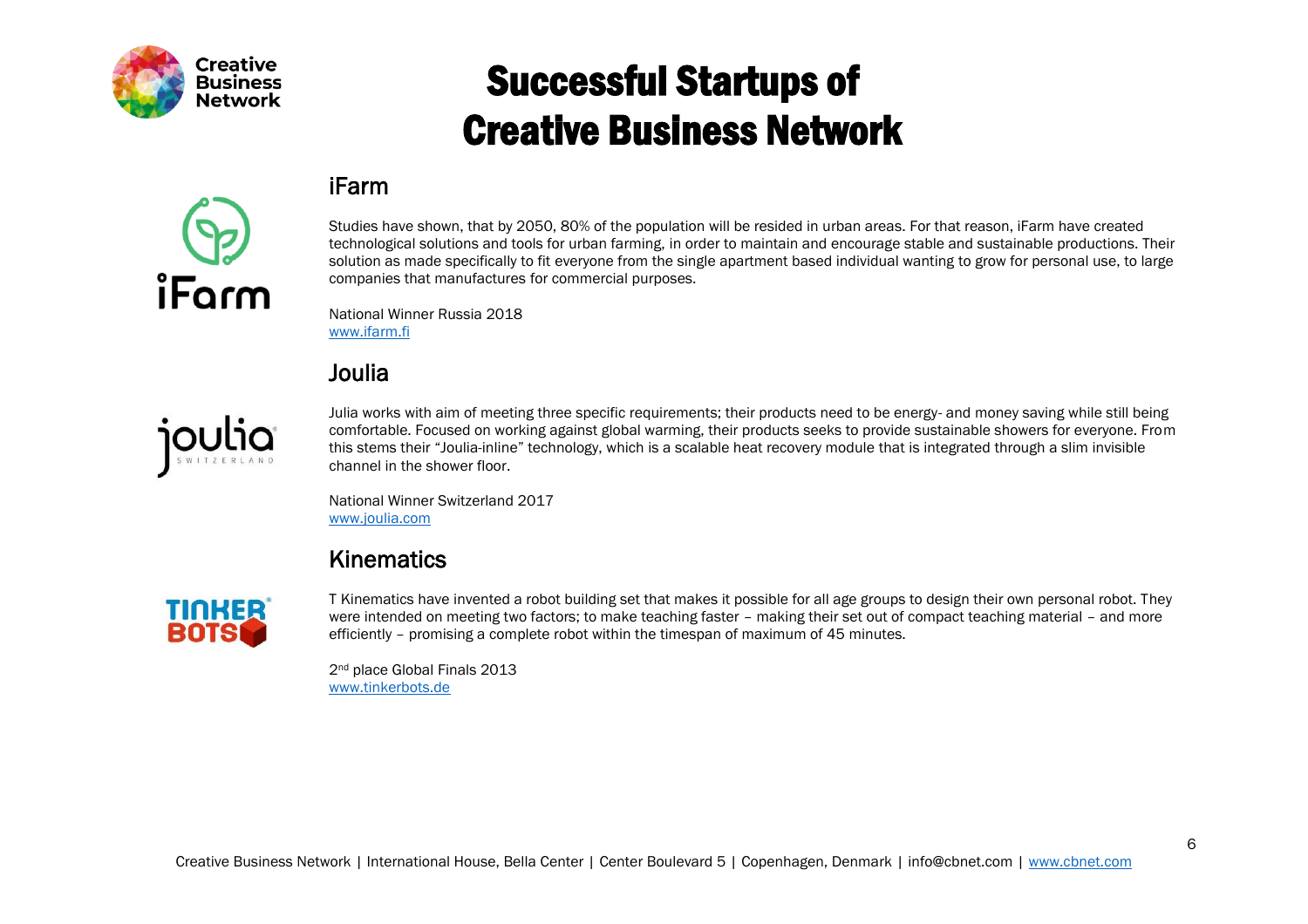

#### Lapee

Lapee is the first company to invent the female counterpart to the male urinal. Lapee consists of three squat-urinals made of bright pink recycled plastic and manufactured, with an eye to their stackable design in order to reduce carbon emissions when transported. In return, they offer women a quicker, more hygienic and safer solution for female during outdoor events.

Global Winner 2019 [www.lapee.dk](https://www.lapee.dk/)



#### **MakerClub**

MakerClub makes 3D printed robotics projects for kids, teaching coding, electronics, and product design. They also run cutting edge digital workshops teaching a range of technologies from creating video games to VR, as well as running courses with their own robotics projects.

Winner Play&Learn 2015 [www.facebook.com/makerclubuk](https://www.facebook.com/makerclubuk/)

#### Mash&Co

Mash&Co contributes to a better world by creating apps, cartoons, and videogames that seek to empower kids' through means of narratives and gamification. Their age-fitting stories revolves around dilemmas of social inclusion, diversity, empathy, ecoawareness on the adventures of a mushroom called Mash and a snail named Periwinkle.

National Winner Italy 2015 [www.mashandco.tv](http://www.mashandco.tv/)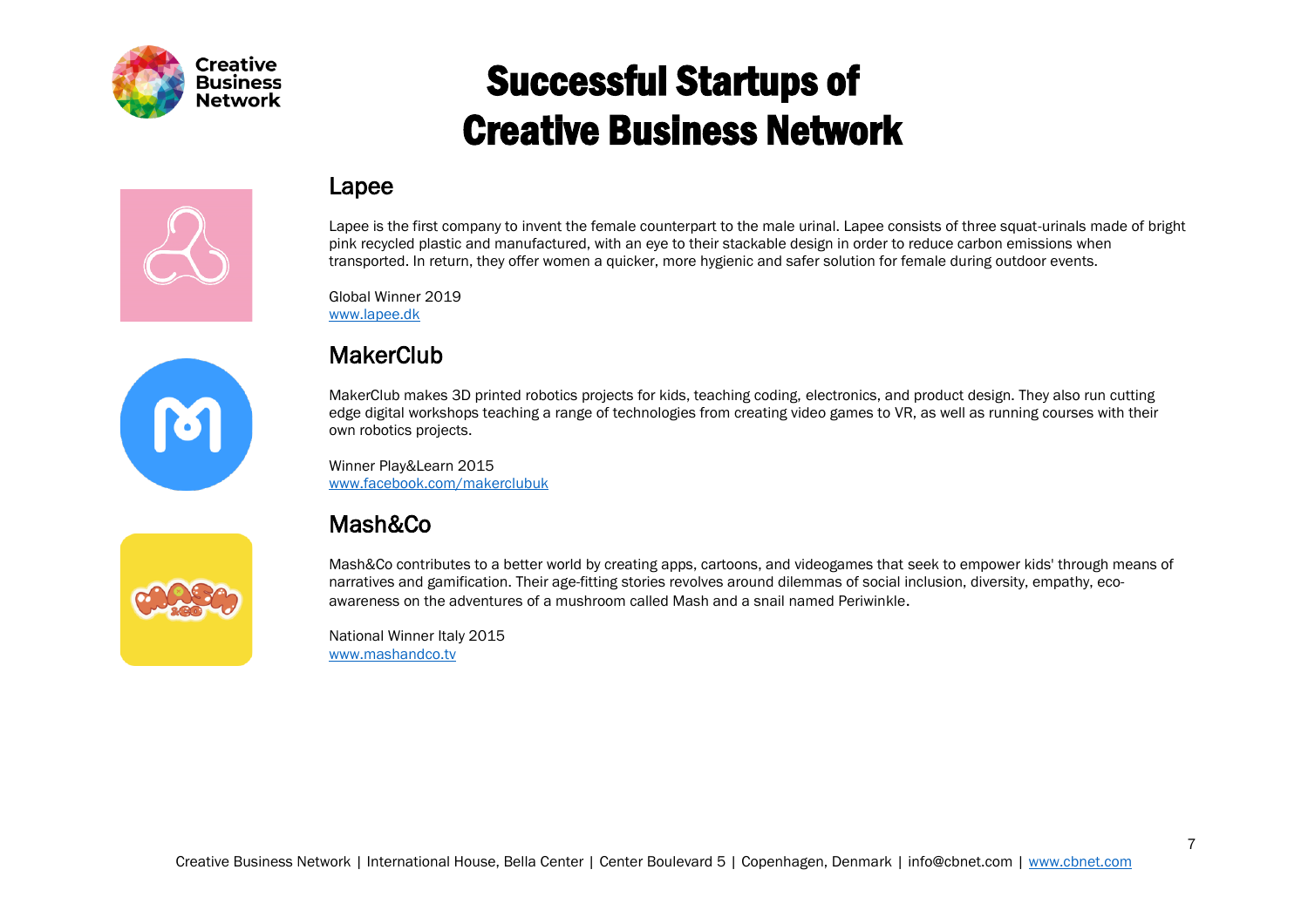

m

## Successful Startups of Creative Business Network

#### Mightifier

Mightfier is the world's first Flipped-SEL™ (social-emotional learning) digital solution for teachers and students to facilitate smooth and ground-breaking learning situations. It ensures that teachers and students maintain the same flexibility in remote-learning as in-class teaching.

National Winner Finland 2017 [www.mightifier.com](http://www.mightifier.com/)

#### Miro

Miro is the online collaborative whiteboard platform that enables distributed teams to work effectively together, from running brainstorming sessions, workshops, planning projects to designing new products, all while still facilitating an agile working flow. Google Workspace has partnered with Miro, an online whiteboard platform, to enhance its productivity in hybrid environments.

National Winner Russia 2013 [www.miro.com](http://www.miro.com/)

#### Mixtroz

Mixtroz (mixer + introduction) is a technology that helps event attendees easily connect with one another, all while simultaneously helping the host collect valuable data about attendees, based on their responses to customized questions. As of now they have been mentioned in Forbes, The New York Times, CNN and Business Insider, to name a few.

Invio Solution Winner 2017 [www.mixtroz.com](https://www.mixtroz.com/)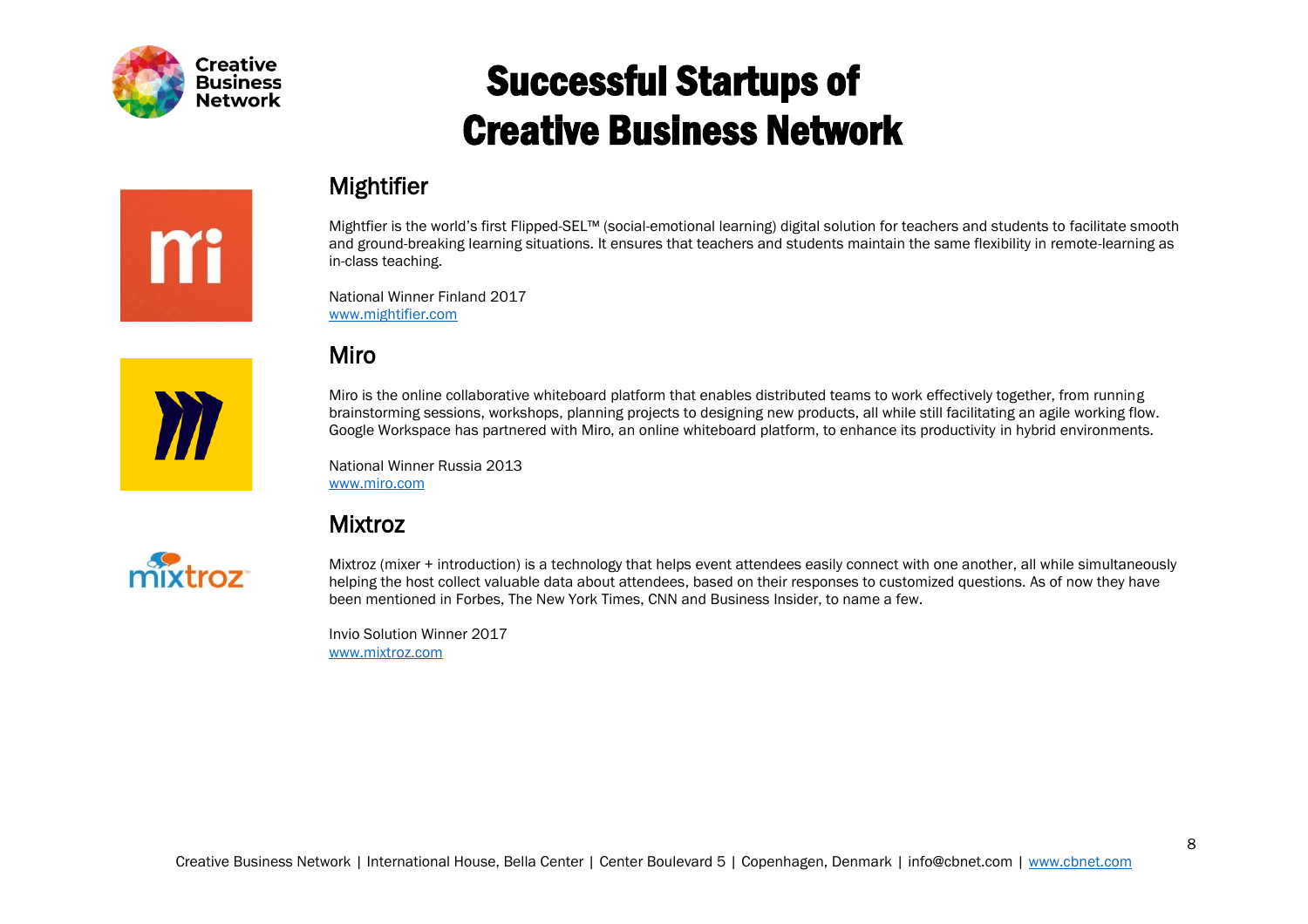

# **MYSTERY MAKERS**\*

#### Mystery Makers

Mystery Makers creates entertainment that pushes the boundaries of human imagination and intellect. Offering brain-teasing group experiences that inspire interaction and collaboration, with plenty of fun in the process, it is ideal for everything from teambuilding to private affairs.

National Winner Denmark 2012 [www.mysterymakers.dk](http://www.mysterymakers.dk/)



**I** OWİW

#### Orange Fiber

Orange Fiber manufactures patented sustainable fabrics for fashion from citrus juice by-products. Following a collaboration with Politecnico di Milano University back in 2012, the process has been valued to save more than 700.000 tons of citrus a year – and that is just in Italy.

National Winner Italy 2012 [www.orangefiber.it](http://www.orangefiber.it/)

#### Owiwi

The HR tech startup Owiwi offers a game-based talent assessment platform that helps businesses measure the soft skills of their applicants through immersive games. By using Owiwi, CEOs and HR professionals can easily reduce the risk of poor employment.

Winner Play&Learn 2021 [www.owiwi.co.uk](http://www.owiwi.co.uk/)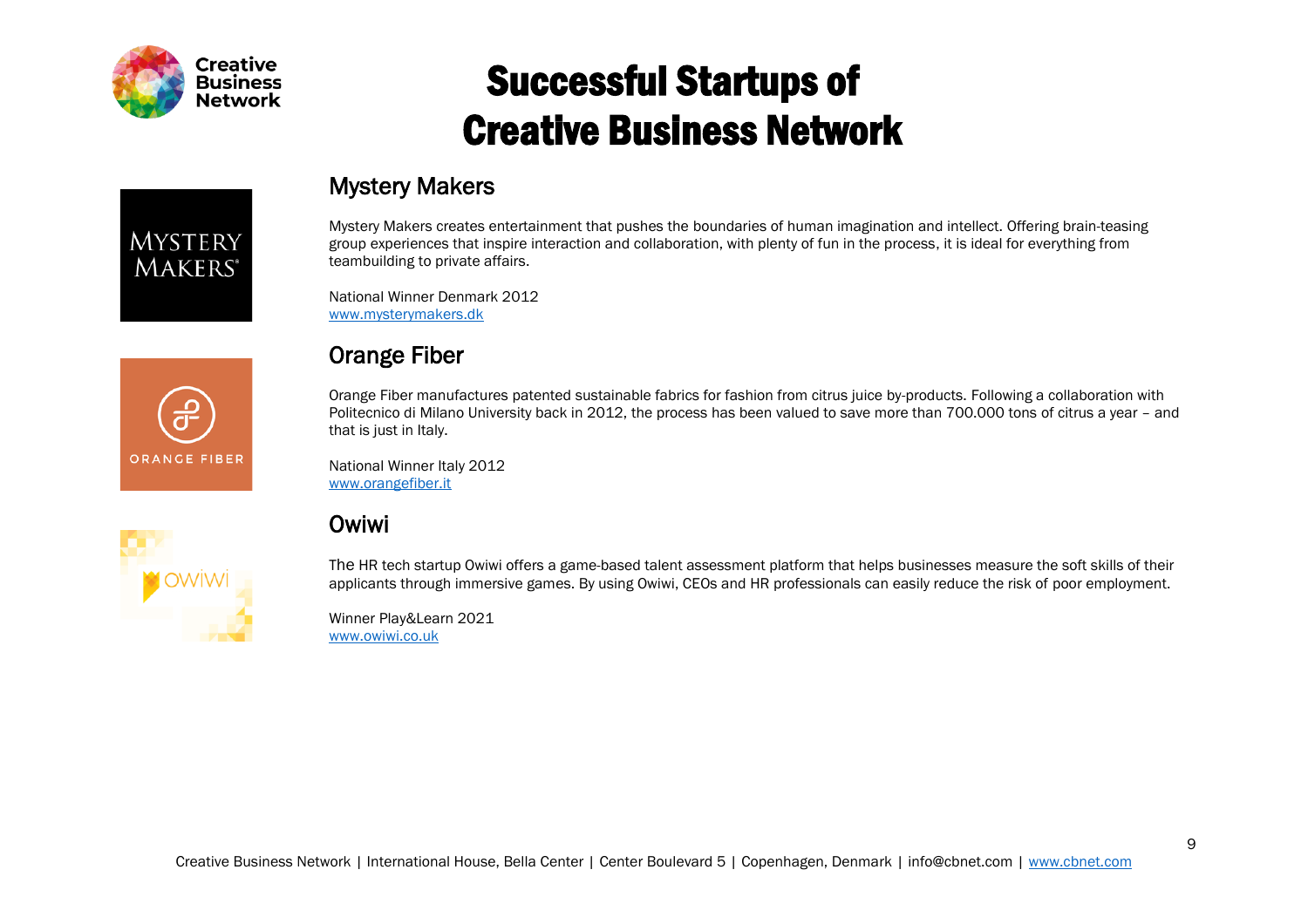

# Photi





Global Winner 2021 [www.photionano.com](https://www.photionano.com/)

Photio

Plant Jammer's vision is to fight climate change by stopping food waste through empowering people to cook more plant-based food. They do it through means of artificial intelligence and machine learning, unleashing peoples' creativity in the kitchen. With their app Plant Jammer technology, people learn to love cook and discover food pairs they never imagined existed.

Fractal is a company that redefines the limits of products of massive use, such as paints, polymers and asphalt, giving them properties that redefine their application and use. Their goal is to transform the major sources of pollutant emission into the

National Winner Denmark 2017 [www.plantjammer.com](https://www.plantjammer.com/)

solution by mixing academia and industry.

#### Poputar



Poputar specializes in the gamification of self-learning music and focuses on maing the process more fun and efficient with technology. Playing a guitar is cool, but practicing a guitar is tough - why Poputar is born to give you an easy and fun experience.

2<sup>nd</sup> place CBC Global Finals 2016 [www.poputar.com](http://www.poputar.com/)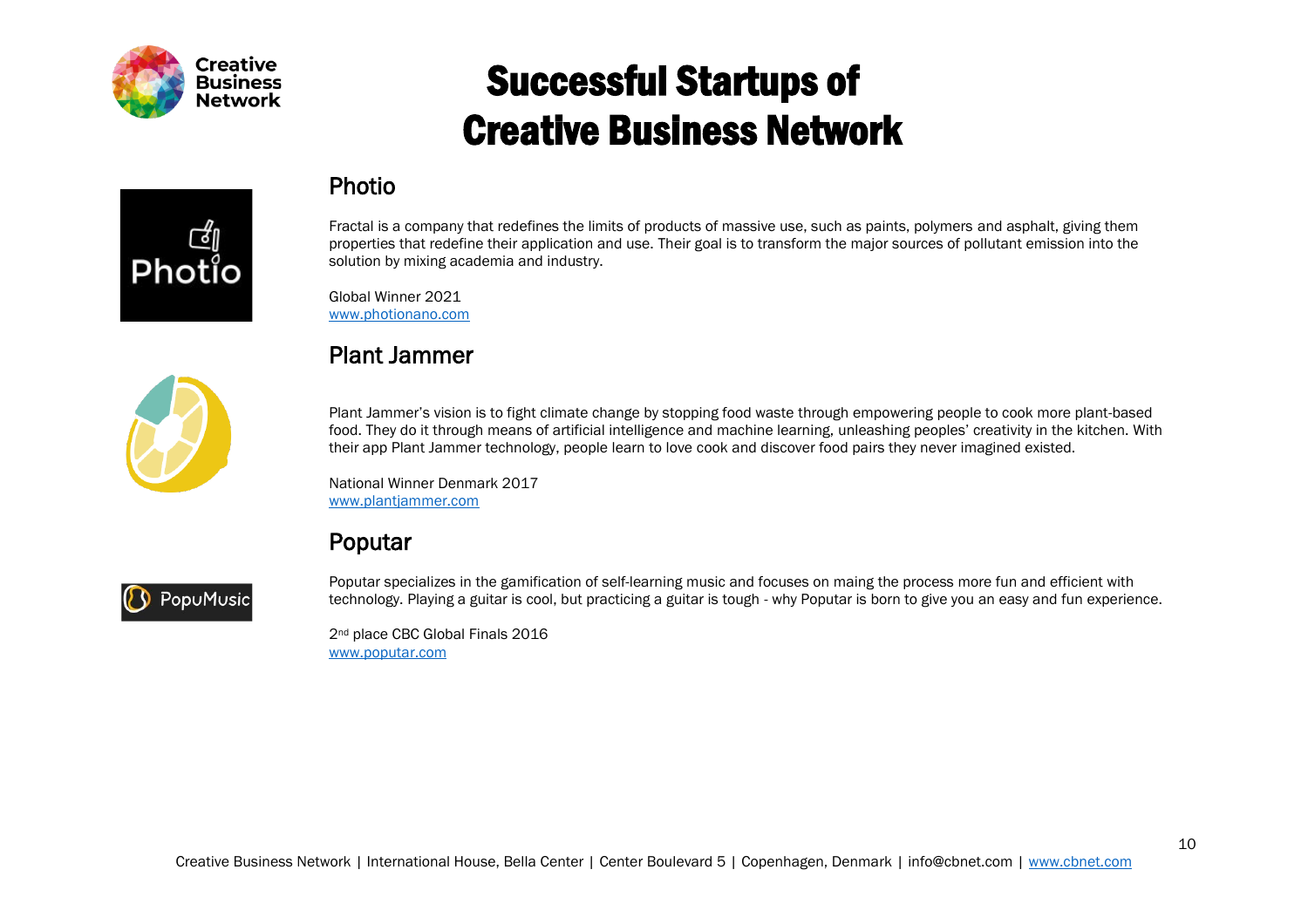

#### Raiku

## RAIKU

redbutton

**SAFARISEAT** 

RAIKU is a natural, beautiful, and soon-to-be the cheapest biodegradable alternative to bubble wrap made from wood. RAIKU is a natural alternative to plastic bubble wrap made of our wood industries' waste.

Global Winner 2020 [www.raiku.co/](http://www.raiku.co/)

#### **RedButton**

Redbutton is a African women's wear label that seeks to create statement pieces from sustainable material and art from all over the world. They focus on the 'working woman' who needs work-, lounge-, and casual wear and accessories, crafted with love. This not only depicts genius design innovation, but also commitment to develop more eco-friendly options.

National Winner Africa 2019 [www.redbuttonng.com](http://www.redbuttonng.com/)

#### **SafariSeat**

SafariSeat is a revolutionary, low cost, all-terrain wheelchair. It is easy to repair, and can be manufactured with basic tools, using locally available materials and components. SafariSeat gives people independence, unlocking access to education, employment, and a life beyond the confinements of their own home.

3rd place Global Finals 2020 [www.safariseat.org](http://www.safariseat.org/)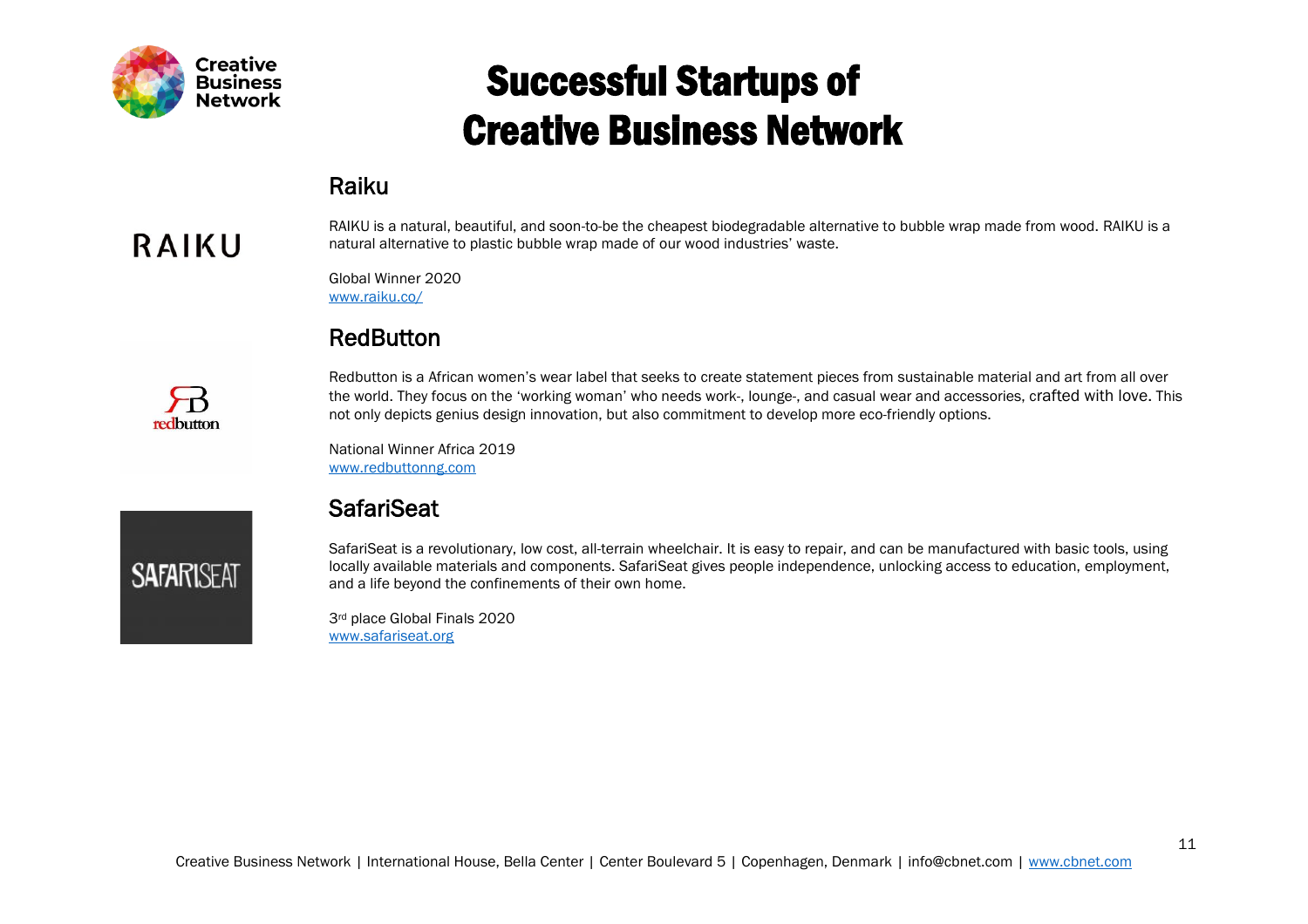

#### Scent Camera

Scent Camera is a mobile device for consumers to record, store, and release scents on the same level they take pictures or record sounds. Scent Camera will be first available on the mobile market that will record, store and release scents, which, thanks to neuro stimuli, can re-create the scent of your memories.

3rd place Global Finals 2021 [www.scentcamera.com](https://www.scentcamera.com/)

#### **Skipit**

Skipit is on a mission to redefine travelling and allow everyone to travel local. They help everyone skip the hassle of transporting and leave a positive footprint on a destination. The Skipit app empowers its community with the tools they need to move around a new city. It provides you with a cross boarder digital Skipit card, giving you easy access to public transport networks throughout European capitals, whilst connecting you with local neighbourhoods across some of Europe's biggest cities.

National Winner Denmark 2021 [www.skipit.cc](http://www.skipit.cc/)

#### Snuggs

**SIILIPS** 

K

Snuggs is period-proof underwear. It can be worn as a backup or replacement to pads and tampons. One pair can be washed and used repeatedly for up to two years. Snuggs underwear enables you to be more productive, comfortable, and self-confident while on your period. As a startup, they quickly gained a community of 100.000 satisfied customers across Europe.

3rd place Global Finals 2019 [www.snuggs.com](http://www.snuggs.com/)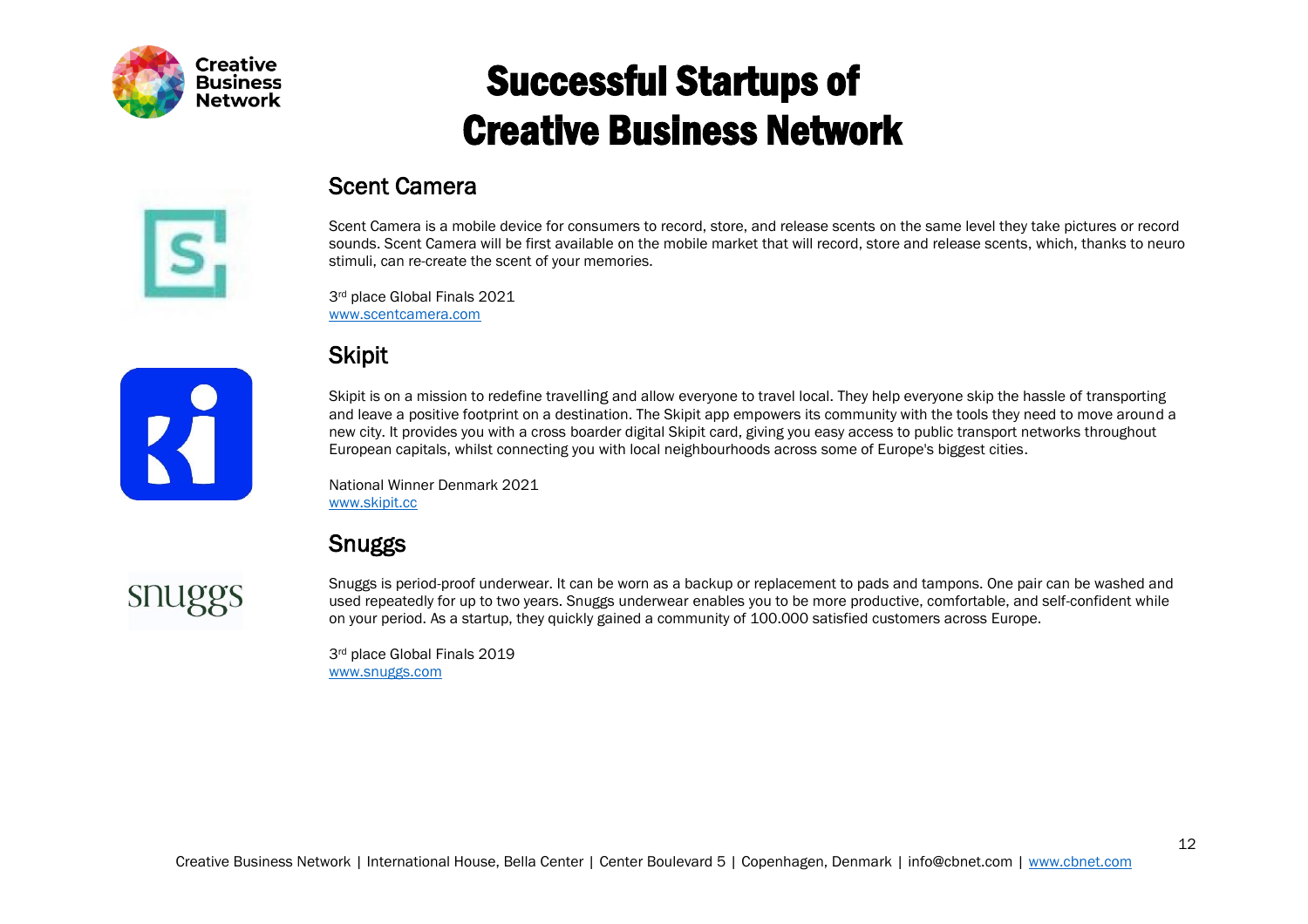

#### Songpark

Songpark is musician's ultimate communication tool. Songpark has developed a new synchronization and transfer protocol for ultra-low laten audio transfer over the internet. The protocol is implemented in a portable hardware device compatible with all existing musical instruments – then, together with the app, it makes a user-friendly and flexible way of finding other musicians and play with them in real time.

2<sup>nd</sup> place Global Finals 2021 [www.songpark.com](https://www.songpark.com/)





Spot specializes in creating solutions with Artificial Intelligence and Machine Learning. It has managed to stand out in the development of disruptive technologies thanks to its main quality: its entrepreneurial spirit, which is the core of the team.

National Winner El Salvador 2019 [www.spotcloud.io](http://www.spotcloud.io/)

#### Team Mymic

The Mymic mask is an eco-friendly and inclusive mask developed to protect against diseases in an more integrative way. Its transparency overcomes the barriers of ordinary masks to non-verbal communication. Not only is it characterized by its washable and interchangeable filters, but it is also customizable to suit your personal style.

National Winner Switzerland 2021 [www.mymic.eu](http://www.mymic.eu/home/home/)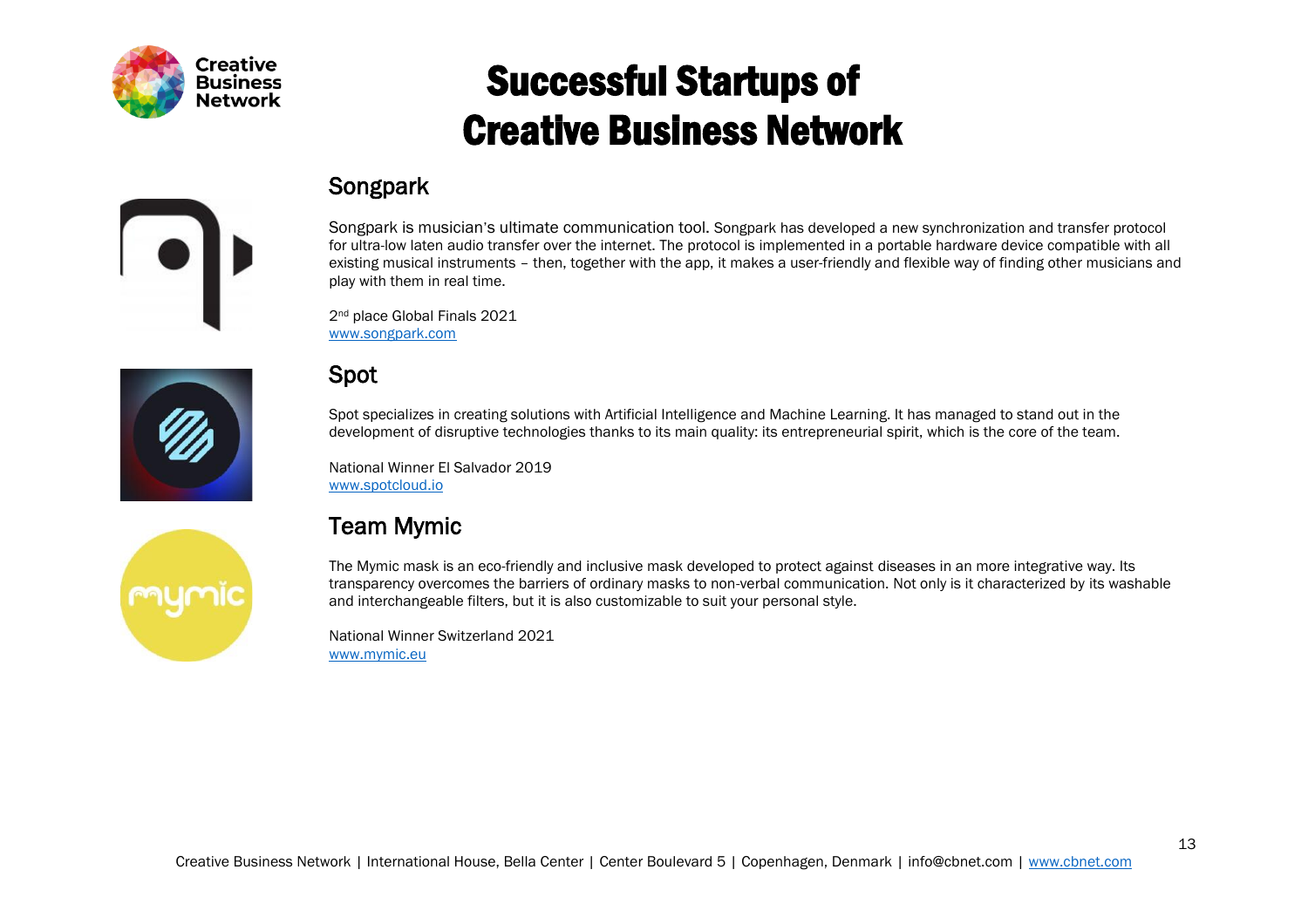

#### TimeFlip

TIMEFLIP2 is a human-friendly tracker, designed to make time-tracking effortless and enjoyable. Unlike software time-tracking tools, TIMEFLIP2 is a connected device and offers a radically different user experience, which makes it easier to use and take on.

National Winner Russia 2017 [www.timeflip.io](http://www.timeflip.io/)



#### V-Art

The V-Art App puts a gallery in your pocket. Thanks to blockchain and a system of licenses, the platform enables its users to buy and sell digital art through its marketplace, showcase it through interactive virtual exhibitions supported by AR and by the network with the community all in one place.

Winner investor pitch 2021 [www.v](http://www.v-art.digital/)[-art.digital](http://www.v-art.digital/)

## Voiceitt

Voiceitt is a speech recognition app for people with speech disabilities, disorders, or impairments. Designed by experts in algorithms and linguistics, Voiceitt learns and takes on your unique speech patterns. By using statistical modelling and machine learning, Voiceitt improves every time you use it and ensures a personal experience.

Winner Play&Learn 2014 [www.voiceitt.com](http://www.voiceitt.com/)